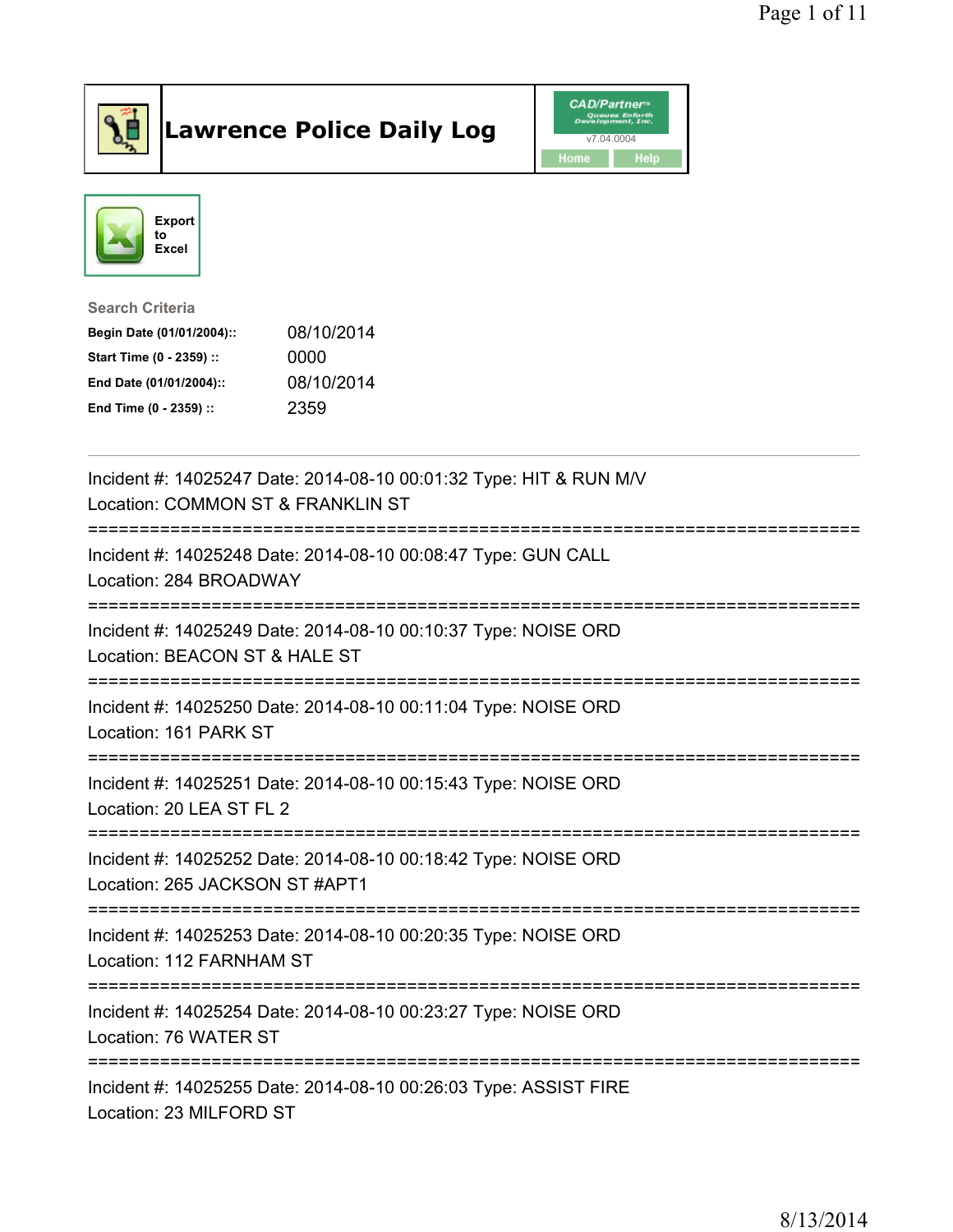| Incident #: 14025257 Date: 2014-08-10 00:29:23 Type: ROBBERY ARMED<br>Location: AMES ST & LOWELL ST                               |
|-----------------------------------------------------------------------------------------------------------------------------------|
| Incident #: 14025256 Date: 2014-08-10 00:31:33 Type: NOISE ORD<br>Location: 198 UNION ST                                          |
| Incident #: 14025258 Date: 2014-08-10 00:35:32 Type: CK WELL BEING<br>Location: TOP DONUT / WINTHROP                              |
| Incident #: 14025259 Date: 2014-08-10 00:39:10 Type: SHOTS FIRED<br>Location: 2 EASTON ST #APT11                                  |
| ======================<br>Incident #: 14025260 Date: 2014-08-10 00:43:44 Type: AUTO ACC/NO PI<br>Location: FOSTER ST & MARKET ST  |
| Incident #: 14025261 Date: 2014-08-10 00:52:33 Type: NOISE ORD<br>Location: 14 WOOD WY                                            |
| ==============================<br>Incident #: 14025262 Date: 2014-08-10 00:55:22 Type: SHOTS FIRED<br>Location: 2 INMAN ST #APT11 |
| Incident #: 14025263 Date: 2014-08-10 01:02:10 Type: ALARM/BURG<br>Location: SANTANDER BANK / 460 S UNION ST                      |
| Incident #: 14025264 Date: 2014-08-10 01:09:50 Type: ALARMS<br>Location: 243 SALEM ST                                             |
| Incident #: 14025265 Date: 2014-08-10 01:30:43 Type: B&E/PROG<br>Location: 284 S BROADWAY                                         |
| Incident #: 14025266 Date: 2014-08-10 01:43:24 Type: UNKNOWN PROB<br>Location: 62 NEWBURY ST                                      |
| Incident #: 14025267 Date: 2014-08-10 01:54:23 Type: DISTURBANCE<br>Location: 27 DEWEY ST                                         |
| Incident #: 14025268 Date: 2014-08-10 02:21:00 Type: B&E/PAST<br>Location: 184 ARLINGTON ST #1 FL 1                               |
| Incident #: 14025269 Date: 2014-08-10 02:22:50 Type: NOISE ORD<br>I coofian: 7E DAII EV CT EI 4                                   |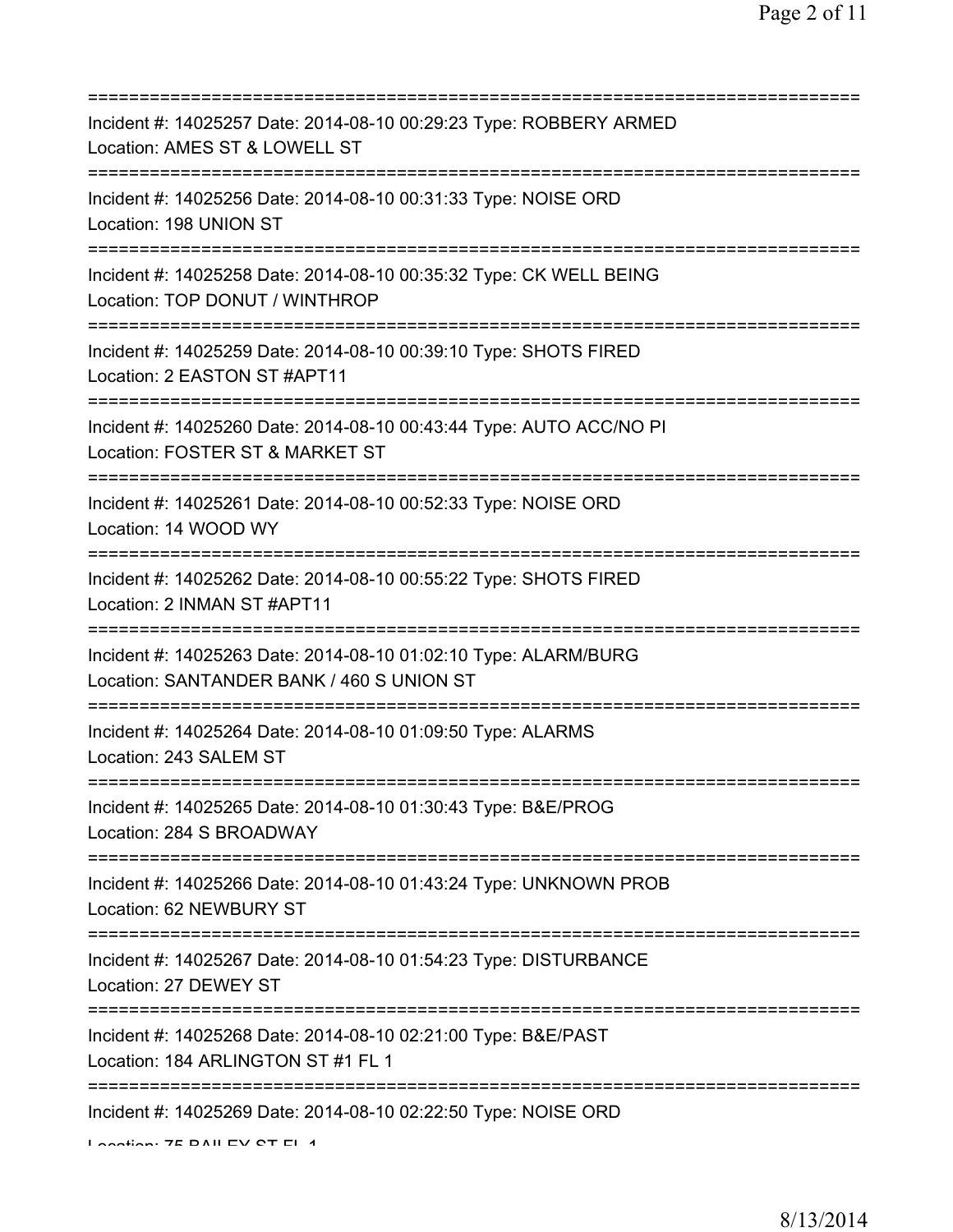| Incident #: 14025270 Date: 2014-08-10 02:24:47 Type: NOISE ORD<br>Location: 107 MARGIN ST<br>====================================                 |
|---------------------------------------------------------------------------------------------------------------------------------------------------|
| Incident #: 14025271 Date: 2014-08-10 02:30:38 Type: DK (DRUNK)<br>Location: MT VERNON ST & S BROADWAY                                            |
| Incident #: 14025272 Date: 2014-08-10 02:34:10 Type: GUN CALL<br>Location: HAFFNERS GAS STATION / 469 HAVERHILL ST                                |
| Incident #: 14025273 Date: 2014-08-10 02:51:04 Type: GUN CALL<br>Location: ARLINGTON ST & BROADWAY<br>=====================================       |
| Incident #: 14025274 Date: 2014-08-10 02:54:14 Type: STOL/MV/PAS<br>Location: 25 BYRON AV                                                         |
| Incident #: 14025275 Date: 2014-08-10 02:56:32 Type: NOISE ORD<br>Location: 51 RAILROAD ST                                                        |
| Incident #: 14025276 Date: 2014-08-10 03:03:35 Type: NOISE ORD<br>Location: E HAVERHILL ST & FERRY ST<br>======================<br>:============= |
| Incident #: 14025277 Date: 2014-08-10 03:08:54 Type: DOMESTIC/PAST<br>Location: 35 OLIVE AV                                                       |
| Incident #: 14025278 Date: 2014-08-10 03:13:57 Type: NOISE ORD<br>Location: 6 ALDEN CT FL 1                                                       |
| Incident #: 14025279 Date: 2014-08-10 03:15:13 Type: SHOTS FIRED<br>Location: 851 ESSEX ST                                                        |
| Incident #: 14025280 Date: 2014-08-10 03:21:17 Type: SUS PERS/MV<br>Location: NEWBURY ST & SUMMER ST                                              |
| Incident #: 14025281 Date: 2014-08-10 03:24:10 Type: UNWANTEDGUEST<br>Location: 36 ANDOVER ST FL 3<br>======================================      |
| Incident #: 14025282 Date: 2014-08-10 03:27:10 Type: NOISE ORD<br>Location: 51 RAILROAD ST                                                        |
| Incident #: 14025283 Date: 2014-08-10 03:57:12 Type: ALARMS                                                                                       |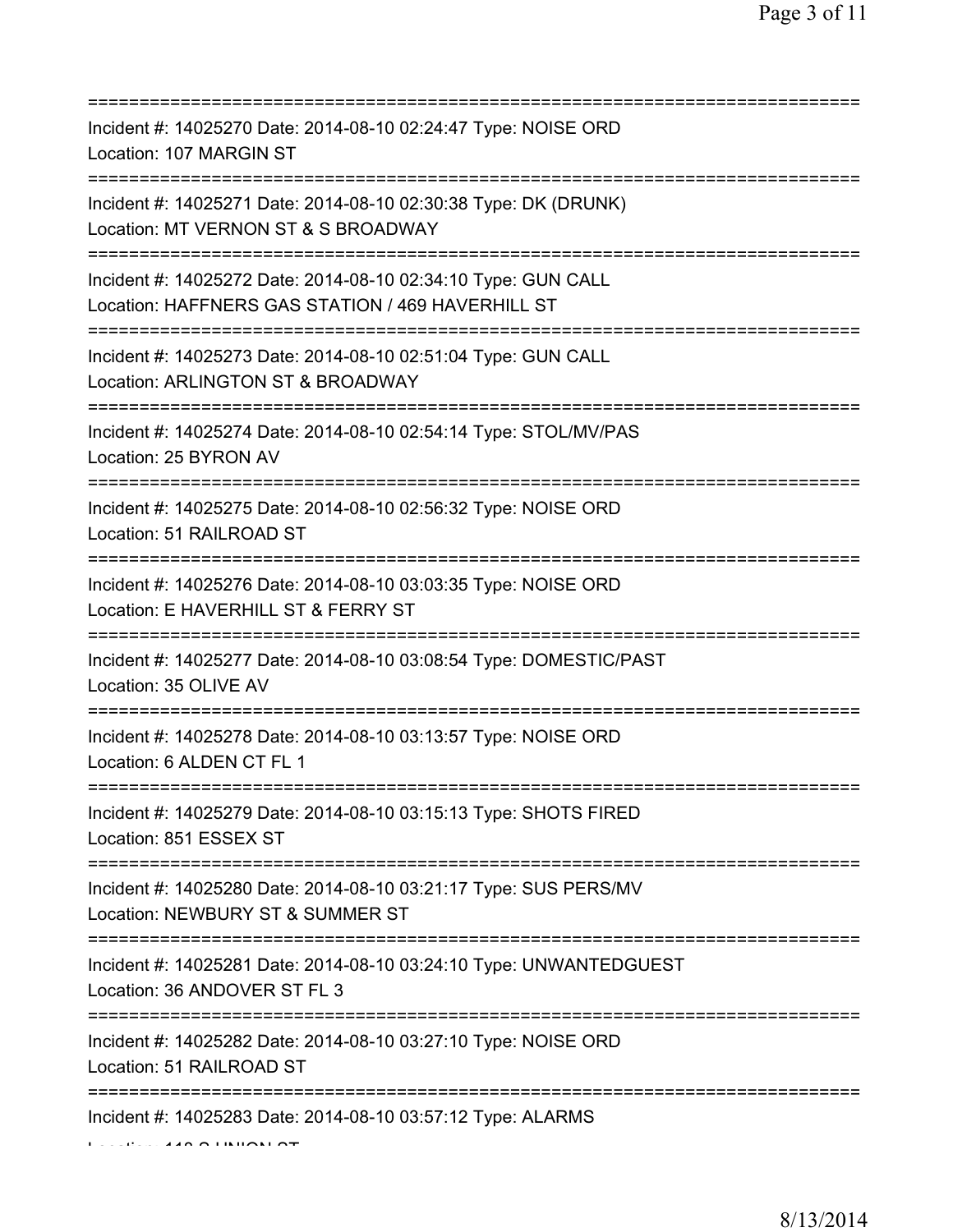| ============================                                                                                                         |
|--------------------------------------------------------------------------------------------------------------------------------------|
| Incident #: 14025284 Date: 2014-08-10 03:58:39 Type: FIGHT<br>Location: 296 HOWARD ST                                                |
| Incident #: 14025285 Date: 2014-08-10 04:19:22 Type: ALARMS<br>Location: 183 HAVERHILL ST                                            |
| Incident #: 14025286 Date: 2014-08-10 04:39:57 Type: FIGHT<br>Location: BROADWAY AV & WEST ST<br>:=================                  |
| Incident #: 14025287 Date: 2014-08-10 04:57:25 Type: DOMESTIC/PAST<br>Location: 47 CEDAR ST<br>===================================== |
| Incident #: 14025288 Date: 2014-08-10 05:09:49 Type: SHOTS FIRED<br>Location: 16 HOBSON ST<br>================================       |
| Incident #: 14025289 Date: 2014-08-10 05:21:38 Type: SHOTS FIRED<br>Location: PLEASANT ST & WOODLAND ST                              |
| Incident #: 14025290 Date: 2014-08-10 05:43:39 Type: ALARM/BURG<br>Location: 51 GLENN ST                                             |
| Incident #: 14025291 Date: 2014-08-10 05:47:38 Type: E911 HANGUP<br>Location: 490 HAMPSHIRE ST #113<br>:=========                    |
| Incident #: 14025292 Date: 2014-08-10 06:21:45 Type: ALARMS<br>Location: EL FUERTE AUTO / 853 ESSEX ST #B                            |
| Incident #: 14025293 Date: 2014-08-10 06:36:21 Type: ALARMS<br>Location: 150 ARLINGTON ST                                            |
| Incident #: 14025294 Date: 2014-08-10 06:40:06 Type: HIT & RUN M/V<br>Location: 85 FARNHAM ST                                        |
| Incident #: 14025295 Date: 2014-08-10 07:09:29 Type: WARRANT SERVE<br>Location: 3 LENOX CIR                                          |
| Incident #: 14025296 Date: 2014-08-10 07:26:24 Type: ALARMS<br>Location: 183 HAVERHILL ST                                            |
| :=========<br>Incident #: 14025297 Date: 2014-08-10 08:23:54 Type: THREATS                                                           |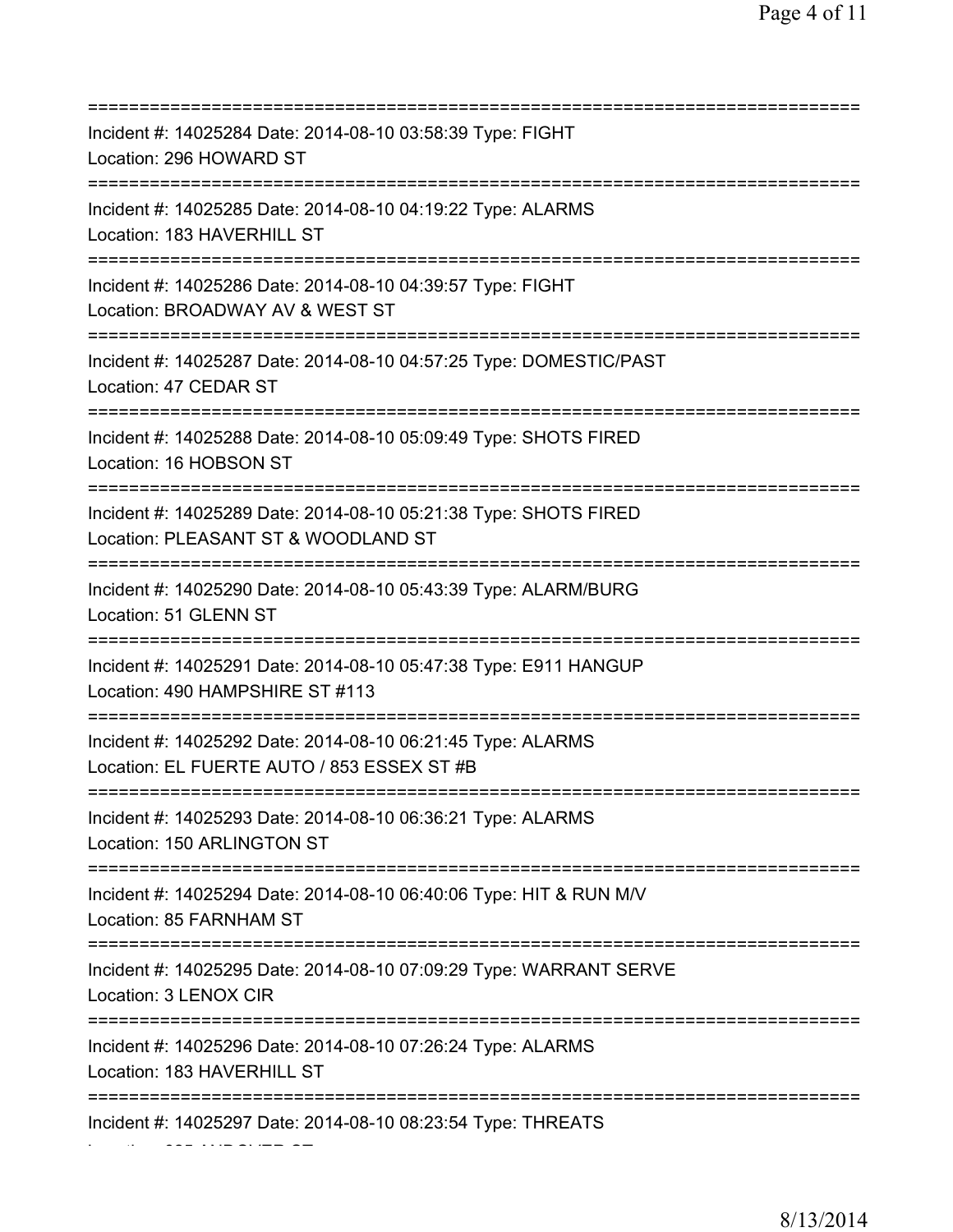=========================================================================== Incident #: 14025298 Date: 2014-08-10 09:04:33 Type: SUS PERS/MV Location: 2 CAULKINS CT =========================================================================== Incident #: 14025299 Date: 2014-08-10 10:14:34 Type: ANIMAL COMPL Location: 515 ANDOVER ST =========================================================================== Incident #: 14025300 Date: 2014-08-10 10:23:15 Type: MISSING PERS Location: 26 DOYLE ST =========================================================================== Incident #: 14025301 Date: 2014-08-10 10:42:35 Type: VIO CITY ORD Location: 541 LOWELL ST =========================================================================== Incident #: 14025302 Date: 2014-08-10 10:43:44 Type: ALARM/BURG Location: 8 JEFFERSON ST =========================================================================== Incident #: 14025303 Date: 2014-08-10 10:52:36 Type: ANIMAL COMPL Location: BOXFORD ST & WINTHROP AV =========================================================================== Incident #: 14025304 Date: 2014-08-10 10:54:51 Type: INVEST CONT Location: 59 CROSBY ST =========================================================================== Incident #: 14025305 Date: 2014-08-10 11:03:28 Type: 911 HANG UP Location: 54 MANCHESTER ST #RIGHT FL 3 =========================================================================== Incident #: 14025306 Date: 2014-08-10 11:04:13 Type: 209A/SERVE Location: 237 JACKSON ST =========================================================================== Incident #: 14025307 Date: 2014-08-10 11:16:32 Type: 209A/SERVE Location: 235 PROSPECT ST =========================================================================== Incident #: 14025308 Date: 2014-08-10 11:21:12 Type: AUTO ACC/NO PI Location: BROADWAY & CANAL ST =========================================================================== Incident #: 14025309 Date: 2014-08-10 11:25:31 Type: B&E/MV/PAST Location: BERNARD AVE =========================================================================== Incident #: 14025310 Date: 2014-08-10 11:26:08 Type: 209A/SERVE Location: 354 HOWARD ST =========================================================================== Incident #: 14025311 Date: 2014-08-10 11:31:35 Type: UNWANTEDGUEST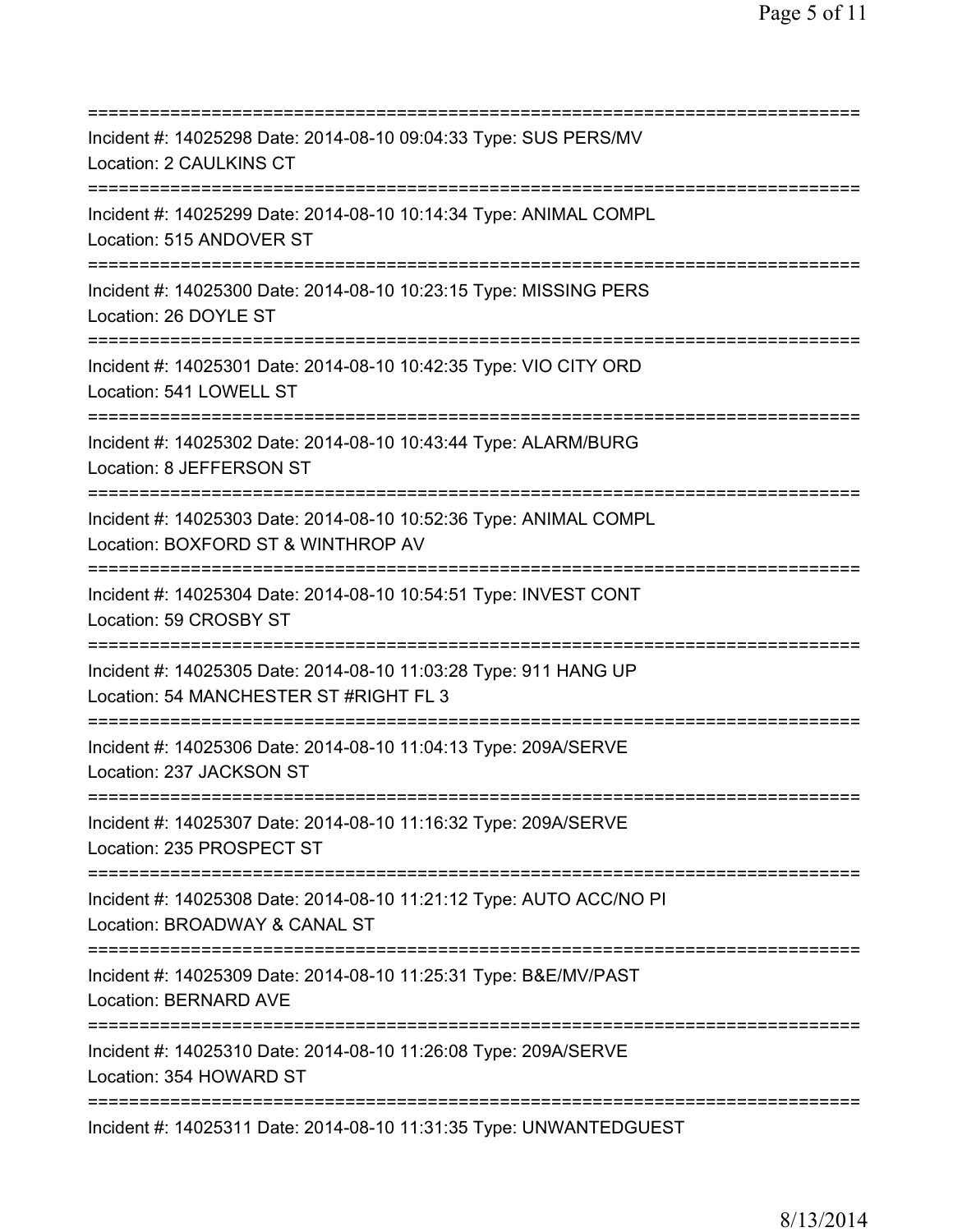| Incident #: 14025312 Date: 2014-08-10 11:37:19 Type: 209A/SERVE<br>Location: 545 ANDOVER ST<br>===================               |
|----------------------------------------------------------------------------------------------------------------------------------|
| Incident #: 14025313 Date: 2014-08-10 11:51:26 Type: 209A/SERVE<br>Location: 48 SYLVESTER ST                                     |
| Incident #: 14025315 Date: 2014-08-10 11:57:21 Type: CK WELL BEING<br>Location: WINTHROP AV & 495                                |
| Incident #: 14025314 Date: 2014-08-10 11:57:22 Type: B&E/MV/PAST<br>Location: 48 SYLVESTER ST                                    |
| Incident #: 14025316 Date: 2014-08-10 11:59:17 Type: 209A/SERVE<br>Location: 25 BUTLER ST                                        |
| Incident #: 14025317 Date: 2014-08-10 12:06:12 Type: 209A/SERVE<br>Location: 97 RAILROAD ST<br>================================  |
| Incident #: 14025318 Date: 2014-08-10 12:12:52 Type: TRESPASSING<br>Location: 205 S BROADWAY<br>================================ |
| Incident #: 14025319 Date: 2014-08-10 12:40:31 Type: M/V STOP<br>Location: 515 ANDOVER ST                                        |
| Incident #: 14025320 Date: 2014-08-10 12:54:40 Type: DISTURBANCE<br>Location: 116 NEWTON ST                                      |
| Incident #: 14025321 Date: 2014-08-10 13:02:21 Type: GEN OFFENCES<br>Location: 27 LYNN ST                                        |
| Incident #: 14025322 Date: 2014-08-10 13:03:25 Type: VIO CITY ORD<br>Location: OSGOOD ST                                         |
| ;=========================<br>Incident #: 14025323 Date: 2014-08-10 13:10:07 Type: STOL/MV/PAS<br>Location: 96 SUNSET AV         |
| Incident #: 14025324 Date: 2014-08-10 13:18:47 Type: 209A/SERVE<br>Location: 115 MARKET ST                                       |
| Incident #: 14025325 Date: 2014-08-10 13:21:50 Type: DISORDERLY                                                                  |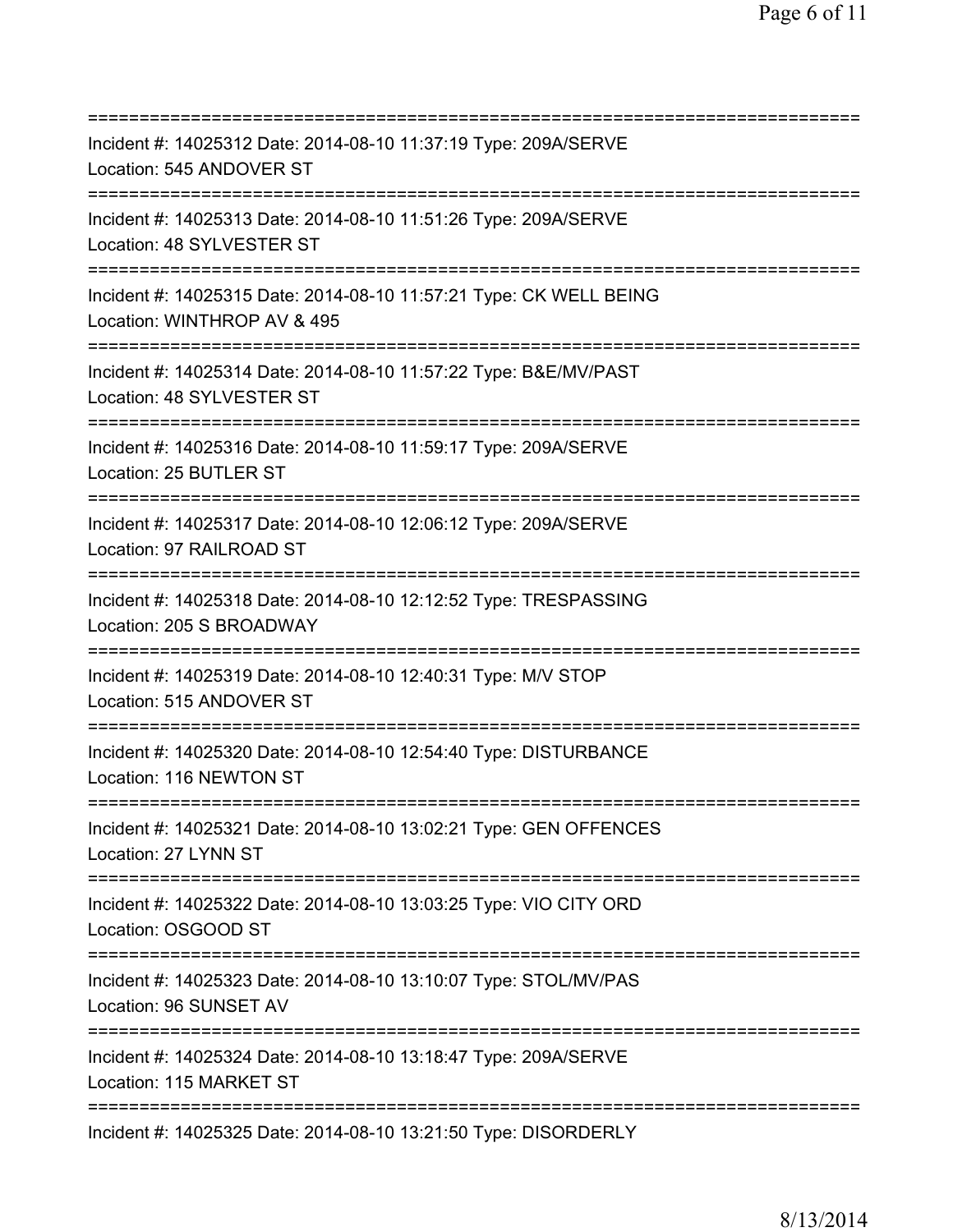Location: S BROADWAY & SHATTUCK ST =========================================================================== Incident #: 14025328 Date: 2014-08-10 13:36:59 Type: B&E/PAST Location: 32 LAWRENCE ST #14A =========================================================================== Incident #: 14025326 Date: 2014-08-10 13:38:04 Type: MAN DOWN Location: 46 WATER ST =========================================================================== Incident #: 14025327 Date: 2014-08-10 13:49:49 Type: LARCENY/PAST Location: 220 CARLETON ST FL 2 =========================================================================== Incident #: 14025329 Date: 2014-08-10 14:05:58 Type: MAL DAMAGE Location: 17 ALDER ST =========================================================================== Incident #: 14025330 Date: 2014-08-10 14:13:56 Type: NOISE ORD Location: 81 BROOK ST =========================================================================== Incident #: 14025331 Date: 2014-08-10 14:28:13 Type: ALARM/BURG Location: LGH XRAY CENTER / 25 MARSTON ST =========================================================================== Incident #: 14025332 Date: 2014-08-10 14:31:19 Type: MV/BLOCKING Location: 104 TREMONT ST =========================================================================== Incident #: 14025333 Date: 2014-08-10 15:16:52 Type: NOISE ORD Location: 77 MILTON ST =========================================================================== Incident #: 14025334 Date: 2014-08-10 15:20:55 Type: ALARM/HOLD Location: EL PEZ DORADO / 676 ESSEX ST =========================================================================== Incident #: 14025335 Date: 2014-08-10 15:26:51 Type: UNWANTEDGUEST Location: WALGREENS / 220 S BROADWAY =========================================================================== Incident #: 14025336 Date: 2014-08-10 15:29:54 Type: NOISE ORD Location: 2 LOGAN ST =========================================================================== Incident #: 14025337 Date: 2014-08-10 15:40:01 Type: AUTO ACC/NO PI Location: TEDESCHI / 208 S BROADWAY =========================================================================== Incident #: 14025338 Date: 2014-08-10 15:41:25 Type: LOST PROPERTY Location: CHESTNUT ST & JACKSON ST ===========================================================================

Incident #: 14025339 Date: 2014 08 10 16:14:31 Type: INVESTIGATION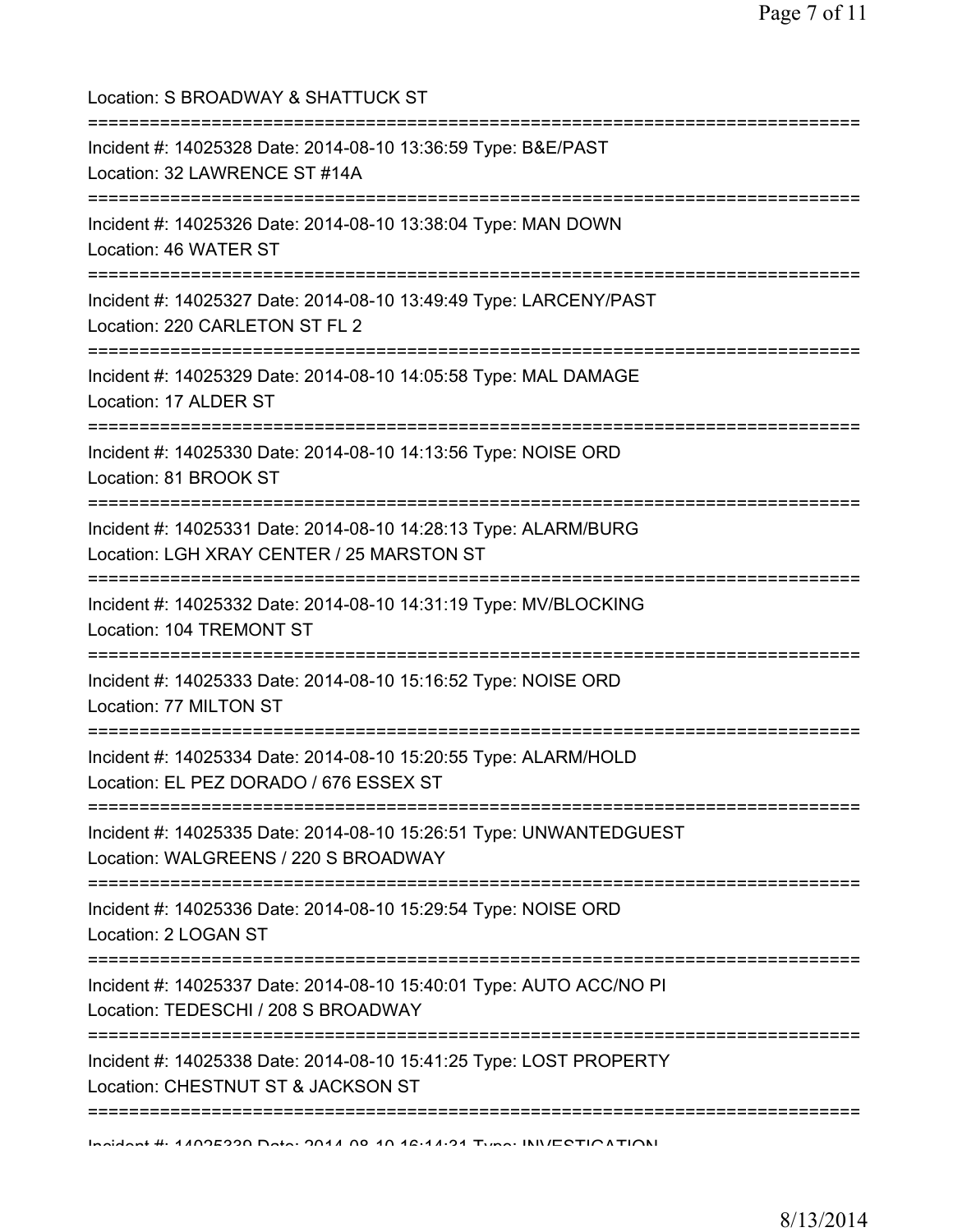Location: 13 EUTAW ST

| Incident #: 14025340 Date: 2014-08-10 16:28:37 Type: SUS PERS/MV<br>Location: 42 HIGH ST                 |
|----------------------------------------------------------------------------------------------------------|
| Incident #: 14025341 Date: 2014-08-10 16:31:39 Type: GENERAL SERV<br>Location: 284 S BROADWAY            |
| Incident #: 14025342 Date: 2014-08-10 16:38:31 Type: B&E/PAST<br>Location: 2 SHAWSHEEN RD                |
| Incident #: 14025343 Date: 2014-08-10 17:01:08 Type: DOMESTIC/PROG<br>Location: FARNHAM ST & PHILLIPS ST |
| Incident #: 14025344 Date: 2014-08-10 17:14:10 Type: DOMESTIC/PROG<br>Location: 200 BAILEY ST FL 2       |
| Incident #: 14025345 Date: 2014-08-10 17:26:52 Type: ALARM/BURG<br>Location: 67 WINTHROP AV              |
| Incident #: 14025346 Date: 2014-08-10 17:29:54 Type: AUTO ACC/UNK PI<br>Location: EVERETT ST & ROWE ST   |
| Incident #: 14025347 Date: 2014-08-10 17:33:11 Type: FIGHT<br>Location: 51 ARLINGTON ST                  |
| Incident #: 14025348 Date: 2014-08-10 17:40:57 Type: DISORDERLY<br>Location: ESSEX ST & RIVERSIDE DR     |
| Incident #: 14025349 Date: 2014-08-10 17:46:02 Type: NOISE ORD<br>Location: 123 PARK ST                  |
| Incident #: 14025351 Date: 2014-08-10 17:58:02 Type: THREATS<br>Location: 42 ALBION ST #1                |
| Incident #: 14025350 Date: 2014-08-10 18:02:00 Type: TOW OF M/V<br>Location: CHESTNUT ST & SHORT ST      |
| Incident #: 14025352 Date: 2014-08-10 18:07:36 Type: RECOV/STOL/MV<br>Location: MARBLE AV & WATER ST     |
| <b>ILLULLUL A ANGEGEO DULLI ONA A DOLA ANIA A DELL'INI DI DI DI OLIUN</b>                                |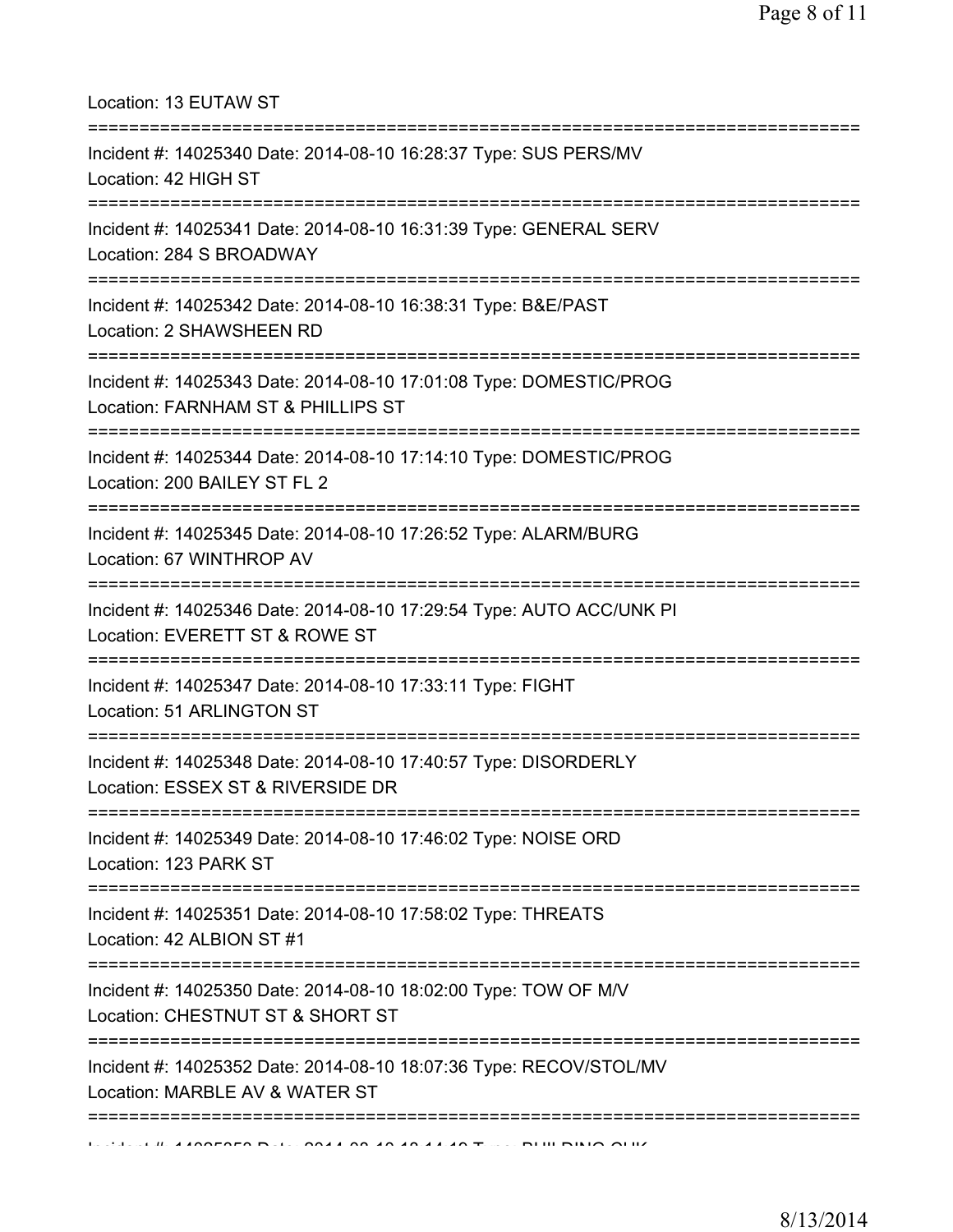| Location: MARBLE AV & WATER ST<br>====================================                                                            |
|-----------------------------------------------------------------------------------------------------------------------------------|
| Incident #: 14025354 Date: 2014-08-10 18:15:13 Type: UNWANTEDGUEST<br>Location: 91 EMMETT ST<br>================================= |
| Incident #: 14025355 Date: 2014-08-10 18:36:09 Type: AUTO ACC/UNK PI<br>Location: LOWELL ST & MILTON ST                           |
| Incident #: 14025356 Date: 2014-08-10 18:49:40 Type: NOISE ORD<br>Location: 93 BOXFORD ST FL 1                                    |
| Incident #: 14025357 Date: 2014-08-10 19:16:01 Type: ALARM/BURG<br>Location: 258 E HAVERHILL ST                                   |
| Incident #: 14025358 Date: 2014-08-10 19:41:51 Type: THREATS<br>Location: 22 SMITH ST                                             |
| Incident #: 14025359 Date: 2014-08-10 19:47:33 Type: TRESPASSING<br>Location: 640 ANDOVER ST                                      |
| Incident #: 14025360 Date: 2014-08-10 19:48:11 Type: NOISE ORD<br>Location: 31 MT VERNON ST                                       |
| Incident #: 14025361 Date: 2014-08-10 20:09:30 Type: DOMESTIC/PROG<br>Location: 392 LOWELL ST                                     |
| Incident #: 14025362 Date: 2014-08-10 20:28:06 Type: MEDIC SUPPORT<br>Location: 143 NEWBURY ST FL 2                               |
| Incident #: 14025363 Date: 2014-08-10 20:39:30 Type: MAL DAMAGE<br>Location: ROLLINS SCHOOL / 451 HOWARD ST                       |
| Incident #: 14025364 Date: 2014-08-10 20:42:51 Type: HIT & RUN M/V<br>Location: G & Z PIZZA / BERKELEY ST & JACKSON ST            |
| Incident #: 14025365 Date: 2014-08-10 21:06:09 Type: FIGHT<br>Location: 34 HANCOCK ST                                             |
| Incident #: 14025366 Date: 2014-08-10 21:16:52 Type: DOMESTIC/PROG<br>Location: 63 BODWELL ST FL 1                                |
|                                                                                                                                   |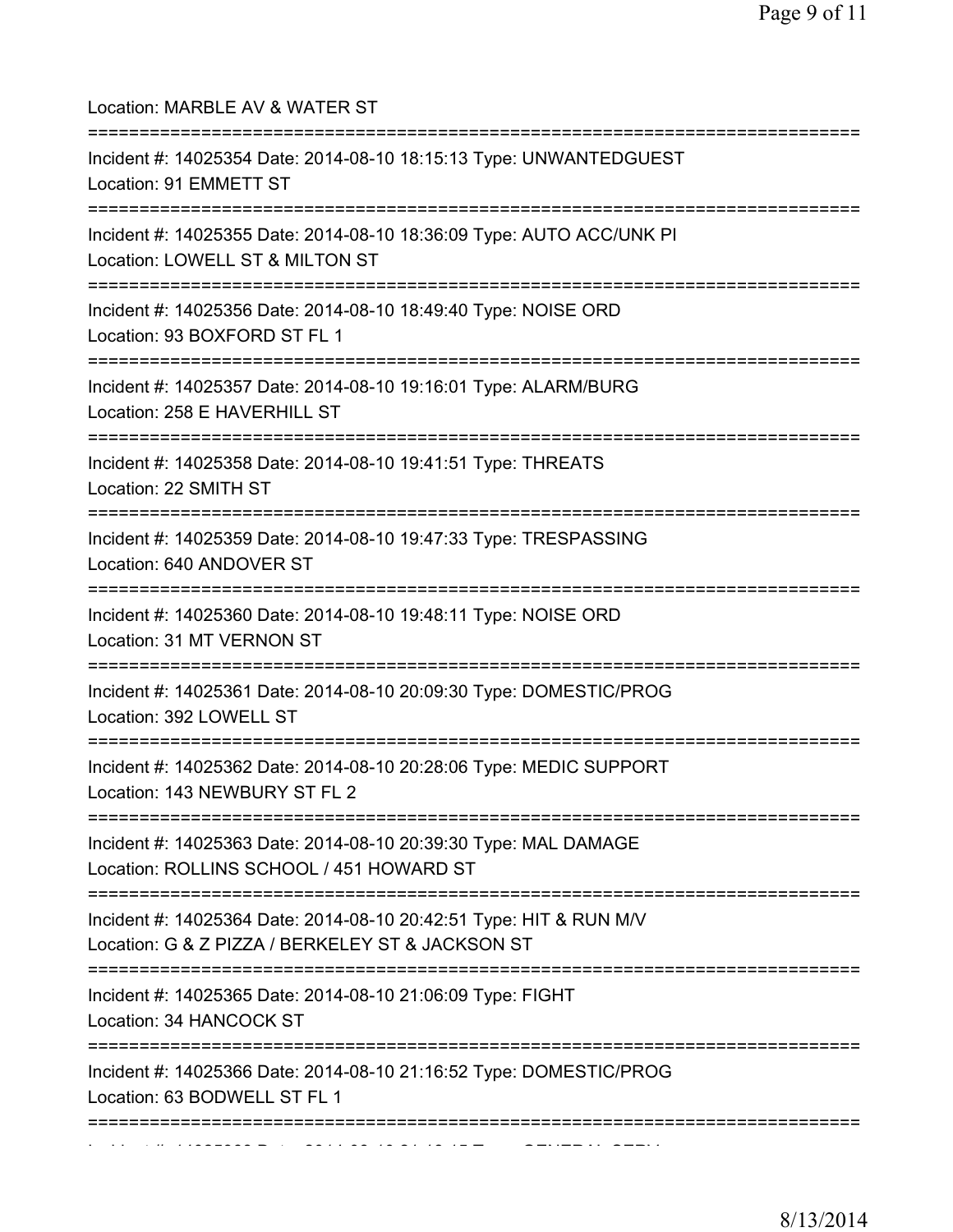Location: 24 BROOK ST

| Incident #: 14025367 Date: 2014-08-10 21:18:34 Type: NOISE ORD<br>Location: SHAW ST                     |
|---------------------------------------------------------------------------------------------------------|
| Incident #: 14025369 Date: 2014-08-10 21:24:13 Type: NOISE ORD<br>Location: 88 BUNKERHILL ST            |
| Incident #: 14025370 Date: 2014-08-10 21:29:11 Type: LARCENY/PAST<br>Location: 478 RIVERSIDE DR         |
| Incident #: 14025371 Date: 2014-08-10 21:30:20 Type: DOMESTIC/PROG<br>Location: 40 MANCHESTER ST FL 1   |
| Incident #: 14025372 Date: 2014-08-10 21:31:40 Type: ASSSIT OTHER PD<br>Location: BERKELEY ST & SWAN ST |
| Incident #: 14025373 Date: 2014-08-10 21:31:43 Type: NOISE ORD<br>Location: BUNKERHILL ST & FERN ST     |
| Incident #: 14025374 Date: 2014-08-10 21:33:53 Type: INVESTIGATION<br>Location: GROVE ST & HIGH ST      |
| Incident #: 14025375 Date: 2014-08-10 21:37:15 Type: TOW/REPOSSED<br>Location: 92 AUBURN ST             |
| Incident #: 14025376 Date: 2014-08-10 21:43:30 Type: SHOTS FIRED<br>Location: 219 LAWRENCE ST           |
| Incident #: 14025377 Date: 2014-08-10 22:07:55 Type: NOISE ORD<br>Location: 84 AVON ST                  |
| Incident #: 14025378 Date: 2014-08-10 22:10:04 Type: MAN DOWN<br>Location: 413 HAMPSHIRE ST             |
| Incident #: 14025379 Date: 2014-08-10 22:10:50 Type: DOMESTIC/PROG<br>Location: 90 BEACON ST #10        |
| Incident #: 14025380 Date: 2014-08-10 22:22:50 Type: MAL DAMAGE<br>Location: 4 COLBY ST                 |
|                                                                                                         |